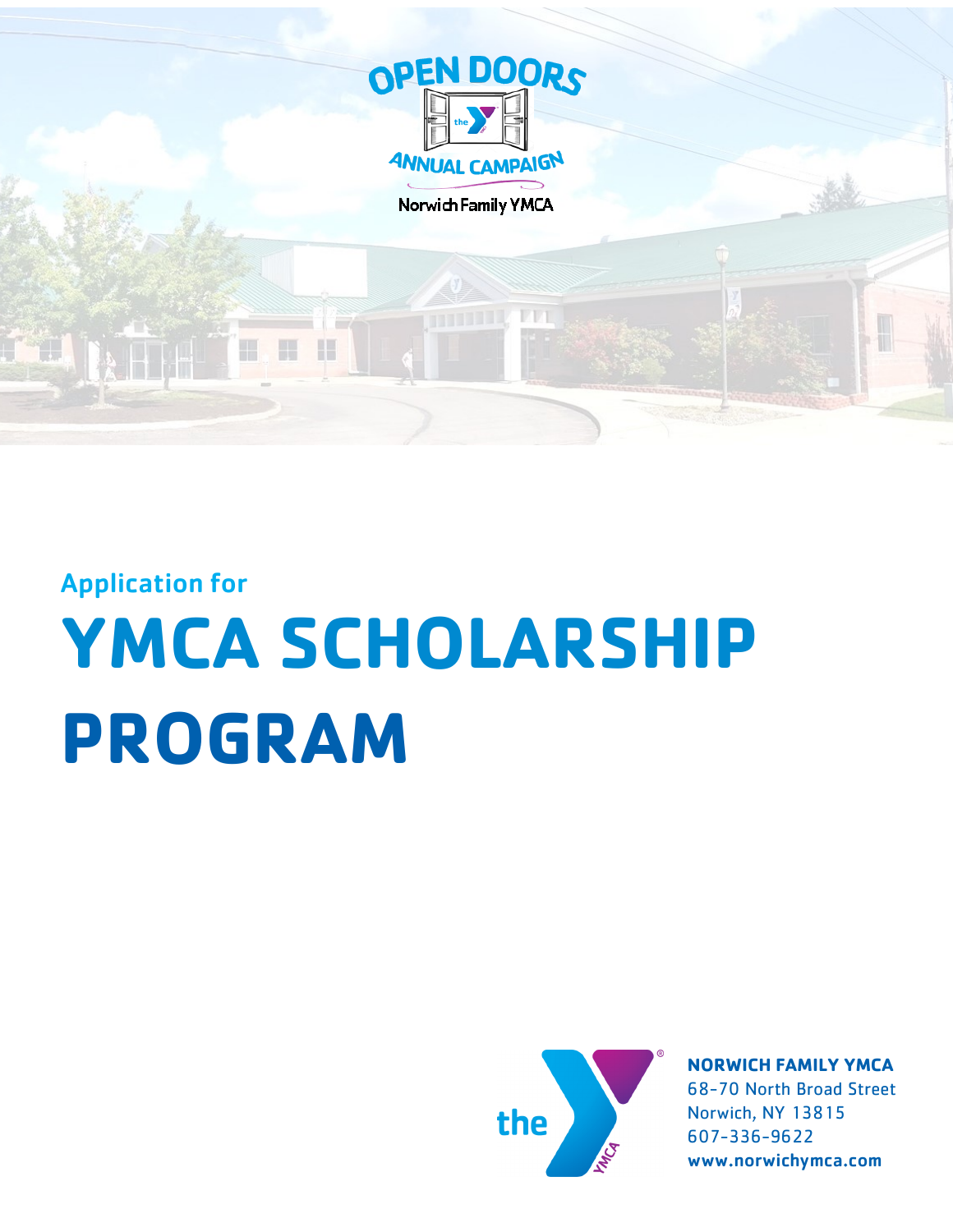

## **FOR YOUTH DEVELOPMENT® FOR HEALTHY LIVING FOR SOCIAL RESPONSIBILITY**

The Norwich Family YMCA is proud to offer its Open Doors Scholarship Program which strives to carry out the YMCA mission by reaching out to serve people in need in our community. Each year the YMCA awards thousands of dollars in financial assistance to many deserving youth, teens, adult, seniors and families. Through the Open Doors Scholarship Program those who might not otherwise be able to afford YMCA programs and/or membership are able to participate.

## Scholarship Assistance Policy

Within the available resources of the association, the Norwich Family YMCA will provide services to any youth, senior, adult or family who desires to be a member, or participate in programs, of the YMCA. All YMCA members and program participants receive the same benefits regardless of their ability to pay the prescribed membership and/or program fee.

### **Eligibility**

- 1. Assistance will be granted on the basis of financial need resulting from low income, emergency expenses, or other circumstances which inhibit an individual's ability to pay the prescribed fee.
- 2. The YMCA believes a strong sense of ownership and pride is developed when the financial assistance recipient contributes to the cost of the YMCA membership or program.
- 3. Financial assistance is granted for programs and membership annually. Those receiving assistance must reapply on an annual basis.
- 4. Financial assistance is based on household income and need.

### YMCA Scholarship Program Serves:

- Youth referred by schools, churches and community-based organizations
- Families of adults who are temporarily out of work
- Families who are having difficulty "making ends meet"
- Individuals who may have encountered severe medical expenses
- Those who need our help

#### Application Instructions

- 1. Applications are available at the Norwich Family YMCA front desk. If you have specific questions, call the YMCA Executive Director at 607- 336-9622.
- 2. All applications must be completed in full and submitted with a copy of last year's Federal Income Tax Return Form 1040 and one item from the following list. (If a Tax Return Form 1040 is not applicable, two additional forms of verification from the following list are required.)
	- Alimony
	- Child Support
	- □ Disability
		- $\Box$  SSI Unemployment

□ Retirement

documentation

- □ Food stamps  $\Box$  Pay stub
- 3. All applicants must also complete the necessary YMCA membership and/or program enrollment forms.
- 4. Return this application form with supporting documents to the YMCA Executive Director, Norwich Family YMCA, 68-70 N. Broad St., Norwich, NY 13815.

# Assistance is Available for:

- Youth, Adult, Senior or Family Memberships
- Child Care (afterschool, nursery school, babysitting)
- Day Camp or Teen Camp
- Youth Sports or Fitness Programs
- Special Events

#### Rent Assistance Selection Process

- Financial assistance eligibility is ultimately left to the discretion of the YMCA Executive Director who must approve all scholarships.
- Financial assistance is determined following a thorough review of the application.
- All information is kept in confidence, and is reviewed solely by the Executive Director and processed through the Finance Office.
- Once the scholarship is processed, the discounted price will be available to the Professional Director responsible for the given program and front desk staff who handle program registration.
- The YMCA is able to grant financial assistance only to the extent that the funds are available.
- The YMCA reserves the right to refuse assistance to any applicant.
- Please allow two (2) weeks for the processing of your application after which you will be notified with a decision letter.

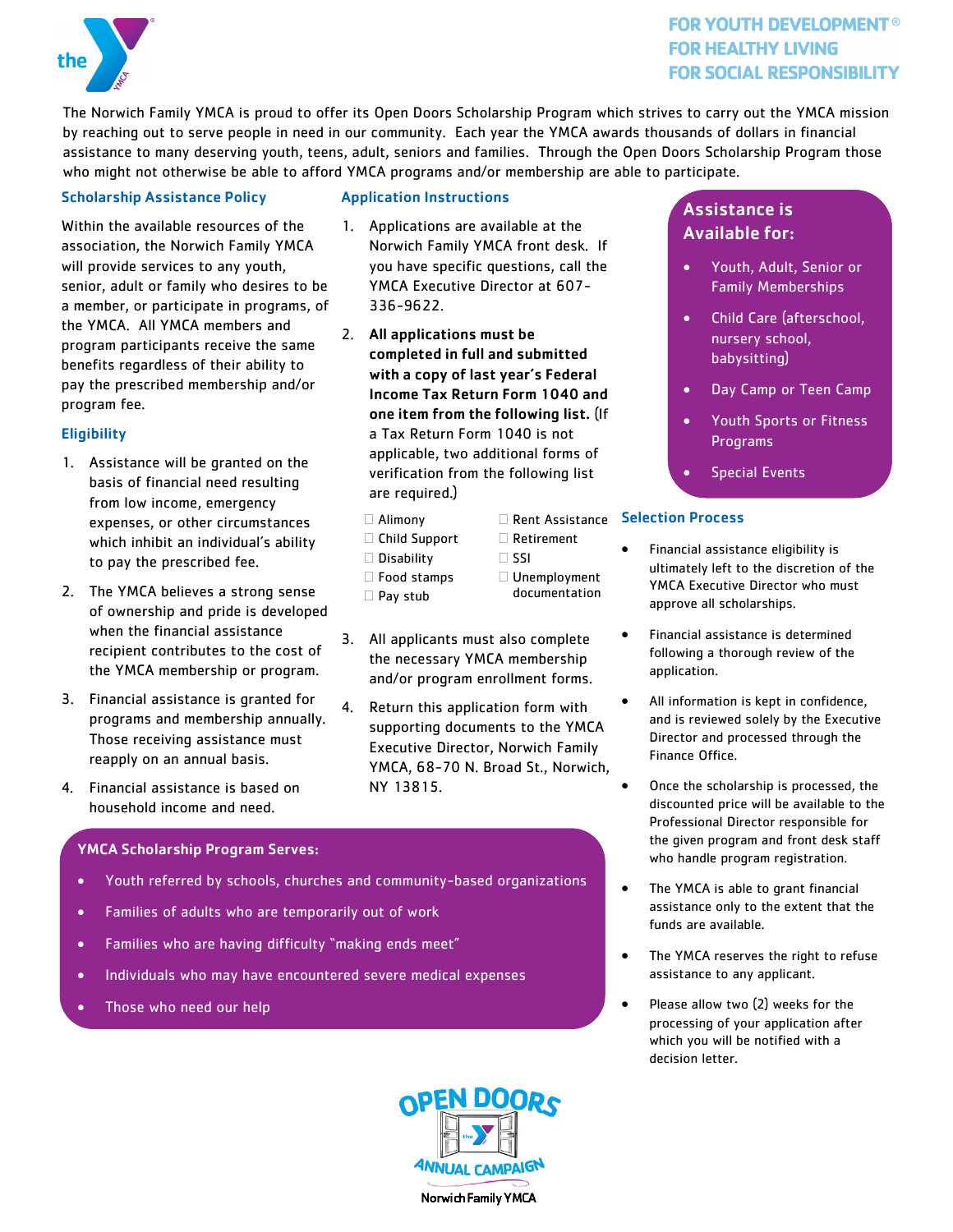

#### Application for Scholarship Assistance

Please read Application Instructions carefully, then fill out the following information, attach the necessary documents (photocopies only), and return the entire completed application to the Executive Director of the Norwich Family YMCA, 68-70 North Broad Street, Norwich, New York 13815.

#### PLEASE PRINT ALL INFORMATION **PLEASE PRINT ALL INFORMATION**

A. Household Information: The following information should be completed by parents or guardians.

| Name       | Home Phone           |
|------------|----------------------|
| Address    | Work Phone           |
|            | Place of Employment  |
| City/State | Length of Employment |
| Zip Code   | Date of Birth        |

# B. **LIST ALL PERSONS LIVING IN THE HOUSEHOLD**

| <b>NAME</b> |                   |                 | MEMBERSHIP/PROGRAM | <b>AMOUNT</b>      |  |
|-------------|-------------------|-----------------|--------------------|--------------------|--|
|             | <b>BIRTH DATE</b> | SCHOOL/EMPLOYER | <b>REQUEST</b>     | <b>ABLE TO PAY</b> |  |
|             |                   |                 |                    |                    |  |
|             |                   |                 |                    |                    |  |
|             |                   |                 |                    |                    |  |
|             |                   |                 |                    |                    |  |
|             |                   |                 |                    |                    |  |
|             |                   |                 |                    |                    |  |
|             |                   |                 |                    |                    |  |
|             |                   |                 |                    |                    |  |
|             |                   |                 |                    |                    |  |
|             |                   |                 |                    |                    |  |
|             |                   |                 |                    |                    |  |
|             |                   |                 |                    |                    |  |
|             |                   |                 |                    |                    |  |
|             |                   |                 |                    |                    |  |

C. Please complete the areas below for which you are requesting assistance. If applying for more than one area, please prioritize by number (1-5) in white boxes provided.

|                    | <b>MEMBERSHIP</b>    |                | <b>PROGRAM</b>      | <b>EARLY CHILDHOOD</b>                      |           | <b>SCHOOL AGE</b>                    | <b>YMCA CAMP</b>         |
|--------------------|----------------------|----------------|---------------------|---------------------------------------------|-----------|--------------------------------------|--------------------------|
| Please select one: |                      | Please select: |                     | <b>EDUCATION</b>                            |           | <b>CHILD CARE</b>                    | Please choose:           |
|                    | Youth (12 and under) |                | <b>Adult Sports</b> | Please choose:<br>Child watch (6 wks-8 yrs) |           | Please choose:<br>Before School Only | Day Camp (5-11 yrs)      |
| $\Box$             | Teen (13-18 years)   |                | Youth Programs      |                                             |           |                                      | Teen Camp (12-15 yrs)    |
| $\Box$             | College (full-time)  |                | Youth Sports        | Nursery (3-4 yrs)                           |           | After School Only                    | Adventure Camp (12+ yrs) |
|                    | Adult                |                | Group Exercise      | Preschool (4-5 yrs)                         |           | Before & After School                | (Off-site excursions)    |
|                    | Senior Adult (62+)   |                | Personal Training   | Summer Kids Club (3-6 yrs)                  |           | Fun Club                             |                          |
| ╹□                 | Family               |                | Swim Lessons        | Other                                       | Location: | Number of Children                   |                          |
|                    | Single-Parent Family |                | Other               |                                             |           |                                      |                          |